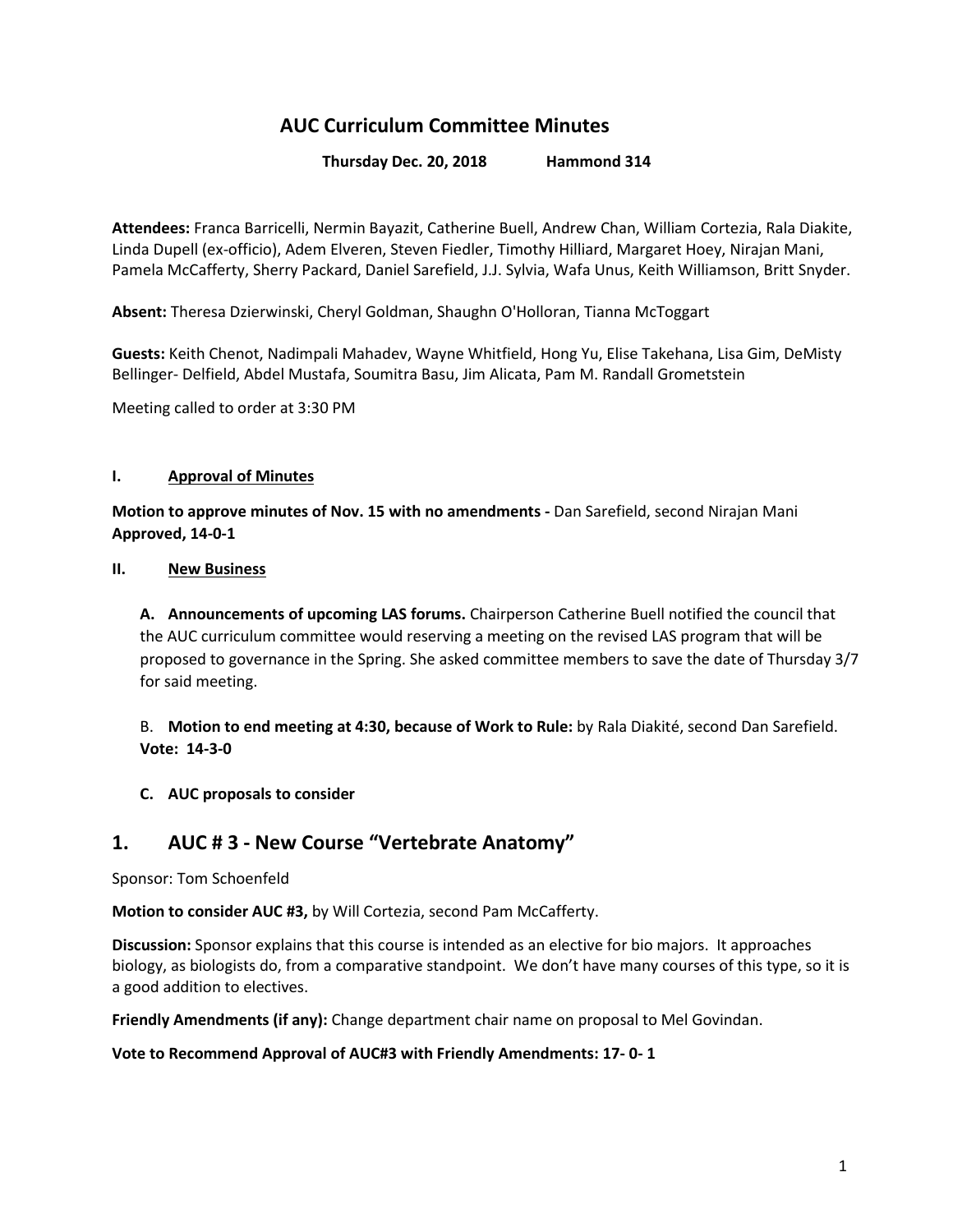# **2. AUC # 9 "Changes to Computer Science Major Requirements"**

Sponsor: Nadimpali Mahadev

### **Motion to consider AUC #9,** by Will Cortezia, second Nermin Bayazit

**Discussion**: The sponsor explains that the intention is to remove three courses and add two courses, so as to create flexibility for students. The proposal would remove PHYS 2300 and 2400 (4 cr. each) as well as the advanced math elective. It would add one lab course in science (4 cr.), and one Computer Science elective. This is in response to ABET accreditor requirements.

Concern that ABET requires 15 credits of math, including discrete math, which have rigor at or above the level of Calculus. Some committee questioned whether the proposed changes would satisfy the ABET requirements, in particular since Business Stats may not be sufficiently rigorous. Sponsor did not accept a friendly amendment to add back the upper level math course or to change the course so that there were 12 credits at the rigor of Calculus or higher. Sponsor believes that the original changes should go forward, if ABET is not satisfied, requirements may be revised again.

### **Friendly Amendments (if any): none**

### **Vote to Recommend Approval of AUC#9: 8-1-9**

# **3. AUC # 10 - "Eliminate CJ 3135 Advanced Research Methods as a Requirement for Criminal Justice Majors"**

Sponsor: Randall Grometstein

**Motion to consider AUC #10** by Will Cortezia, second Nermin Bayazit.

**Discussion:** The sponsor relates that a while back, the Criminal Justice program faculty felt the need to add a third course to its research sequence. Today they are pleased with the level of student skills. For this reason, they wish to reduce the number of required research courses from both traditional and police tracks. Eliminating this requirement, together with one other consolidation that is being proposed concurrently, will reduce the total number of credits required for the traditional CJ major from 48 to 42, and for the undergraduate portion of the Police Concentration program from 79 to 73.

### **Friendly Amendments (if any): none**

**Vote to Recommend Approval of AUC#10: 18-0-0**

# **4. AUC # 11 "Expanding flexibility of Math Requirement for Criminal Justice Majors."**

Sponsor: Randall Grometstein

**Motion to consider AUC #11** by Will Cortezia, second Nermin Bayazit.

**Discussion**: The Criminal Justice Major currently requires MATH 1700 Applied Statistics. This proposal changes this to "any college math or Quantitative Reasoning course". This affords more choice for students.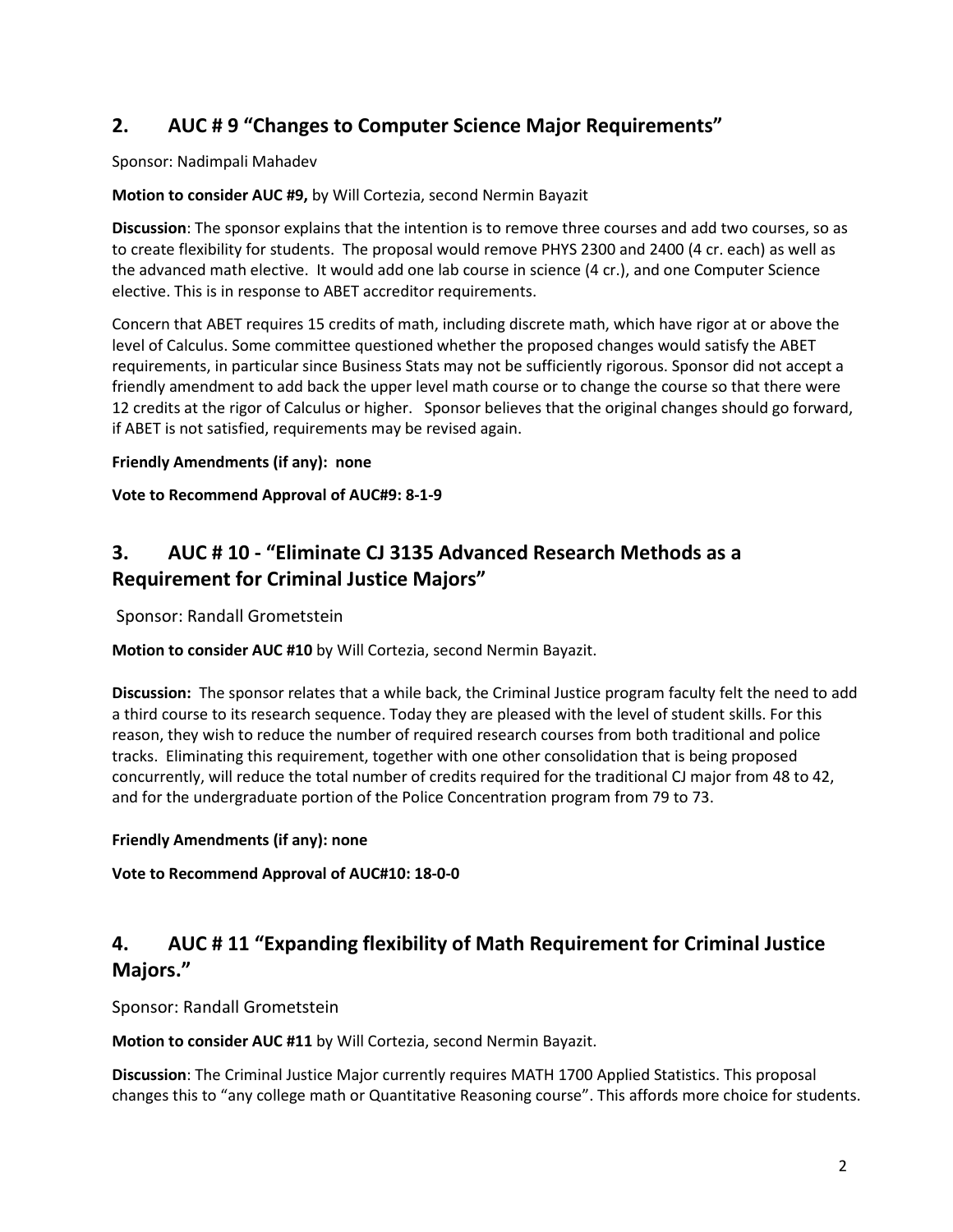In part because we have found that MATH 1100, has been a very positive experience for our students, helping them to reason mathematically. Committee members asked if lacking the preparation of a statistics course would affect student performance in research courses, and if so, can statistics skills be sufficiently taught within the research courses themselves? Embedding stats in these courses – is this workable for their profession or for graduate school? There was also concern about decreased rigor of the CJ program, through the removal of one research course (AUC#10), and then the relaxing of the math requirement. Sponsor responded that some students will still choose to take statistics. The department believes students can be successful without the stats course. CJ is the only major in behavioral sciences that currently requires Math 1700.

**Friendly Amendment:** In the proposal summary, add: "Remove MATH 1700 as a prereq for CJ 3140."

**Vote to Recommend Approval of AUC#11, with Friendly Amendments: 15-2-1**

# **5. AUC #12 New Course: Foundations of Professional Writing**

### Sponsor: Elise Takehana

**Motion to consider AUC #12** by Will Cortezia, second Nermin Bayazit.

**Discussion:** The English department will be making nine proposals in all, which were crafted in response to a recent program review and an internal review of programs and courses. This course will be helpful for assessment. It is an Introduction to the concentration, a gateway to the study of writing.

**Friendly Amendments (if any):** none

**Vote to Recommend Approval of AUC #12: 18-0-0**

## **6. AUC #13 - New Course: Style Studio**

Sponsor: Elise Takehana

**Motion to consider AUC #13** by Will Cortezia, second Nermin Bayazit.

**Discussion:** This course has been taught twice successfully as a topics course. Further courses were needed in the professional writing concentration for seniors. This is one of few courses that looks at sentence level style. Students will experiment with multiple styles.

### **Friendly Amendments (if any):** none

**Vote to Recommend Approval of AUC #13: 18-0-0**

## **7. AUC #14 – New Course: News Reporting and Writing**

Sponsor: Wafa Unus

**Motion to consider AUC #14** by Will Cortezia, second Nermin Bayazit.

**Discussion:** This introductory course teaches students how to research and write news content. It is an elective for the professional writing concentration. There is no existing course of this nature.

### **Friendly Amendments (if any):** none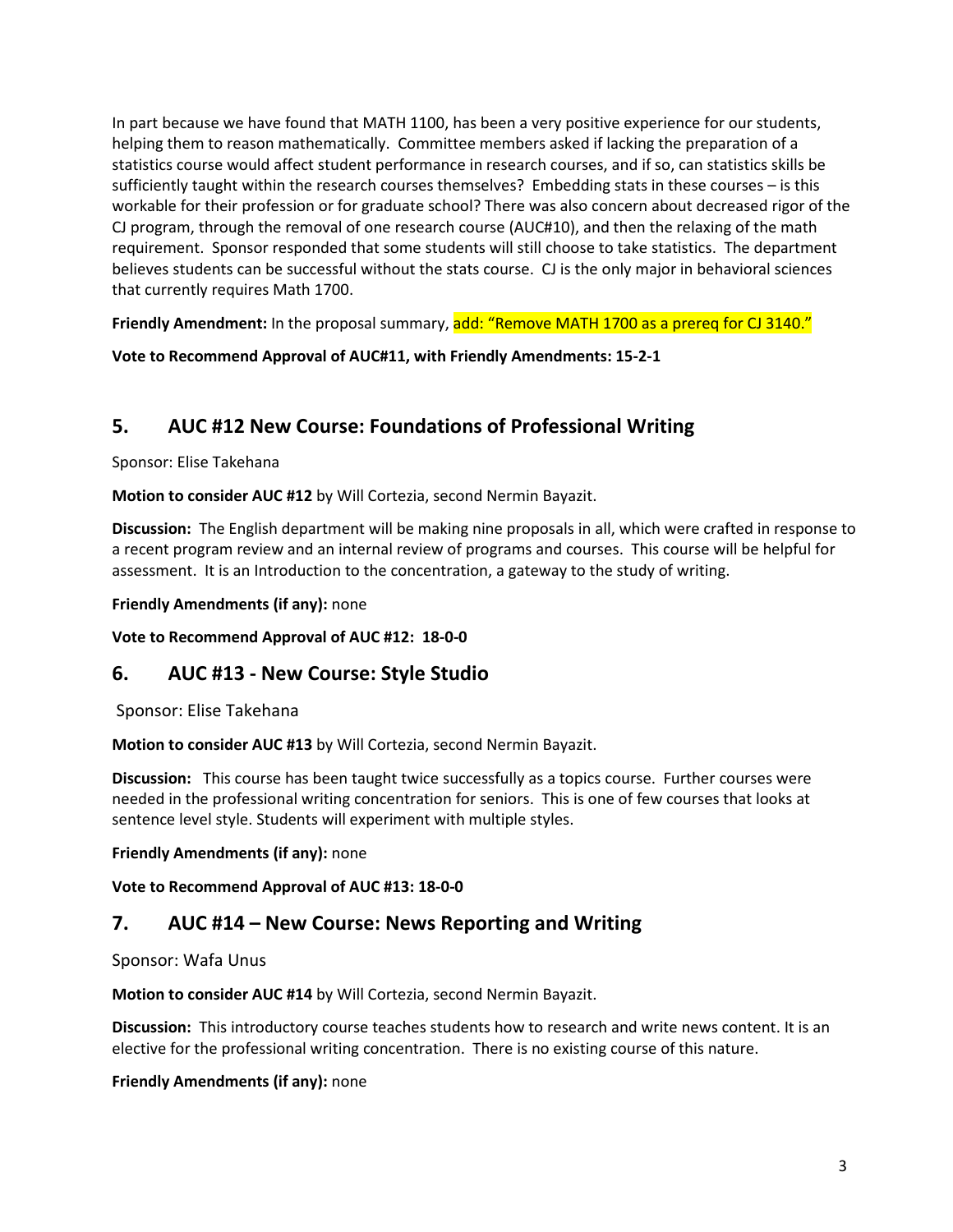**Vote to Recommend Approval of AUC #14 - 18-0-0**

## **8. AUC #15 - Changing Description of ENGL/COMM 2800 (Journalism)**

Sponsor: Wafa Unus

**Motion to consider AUC #15** by Will Cortezia, second Nermin Bayazit.

**Discussion:** This proposal makes changes to the course description so that it better matches the title of the course.

**Friendly Amendments (if any):** none

**Vote to Recommend Approval of AUC #15: 18-0-0**

## **9. AUC #16 – Changes to course ENG 3500 Creative Writing**

Sponsor: DeMisty Bellinger-Delfield

**Motion to consider AUC #16** by Will Cortezia, second Keith Williamson.

**Discussion:** These changes will create a better sequencing among the creative writing offerings.

**Friendly Amendment:** Section V. "New number given is equivalent of ENG 3500."

**Vote to Recommend Approval of AUC#16 with Friendly Amendments: 18-0-0**

# **10. AUC #17 – Change description and add prerequisite courses to ENG 3830 College Newspaper production.**

Sponsor: Wafa Unus

**Motion to consider AUC #17** by Will Cortezia, second Nermin Bayazit

**Discussion:** The purpose of the proposal is to add a prerequisite to the College Newspaper Production class (in which students produce *The Point*), so students have the necessary skills.

**Friendly Amendment:** In part VIII, "proposed change" section, add HON 1200 after ENG 1200.

**Vote to Recommend Approval of AUC #17 with Friendly Amendment: 18-0-0**

## **11. AUC #18 Changes to course ENG 3840: Online Magazine**

Sponsor: Elise Takehana

**Motion to consider AUC #18** by Will Cortezia, second Keith Williamson.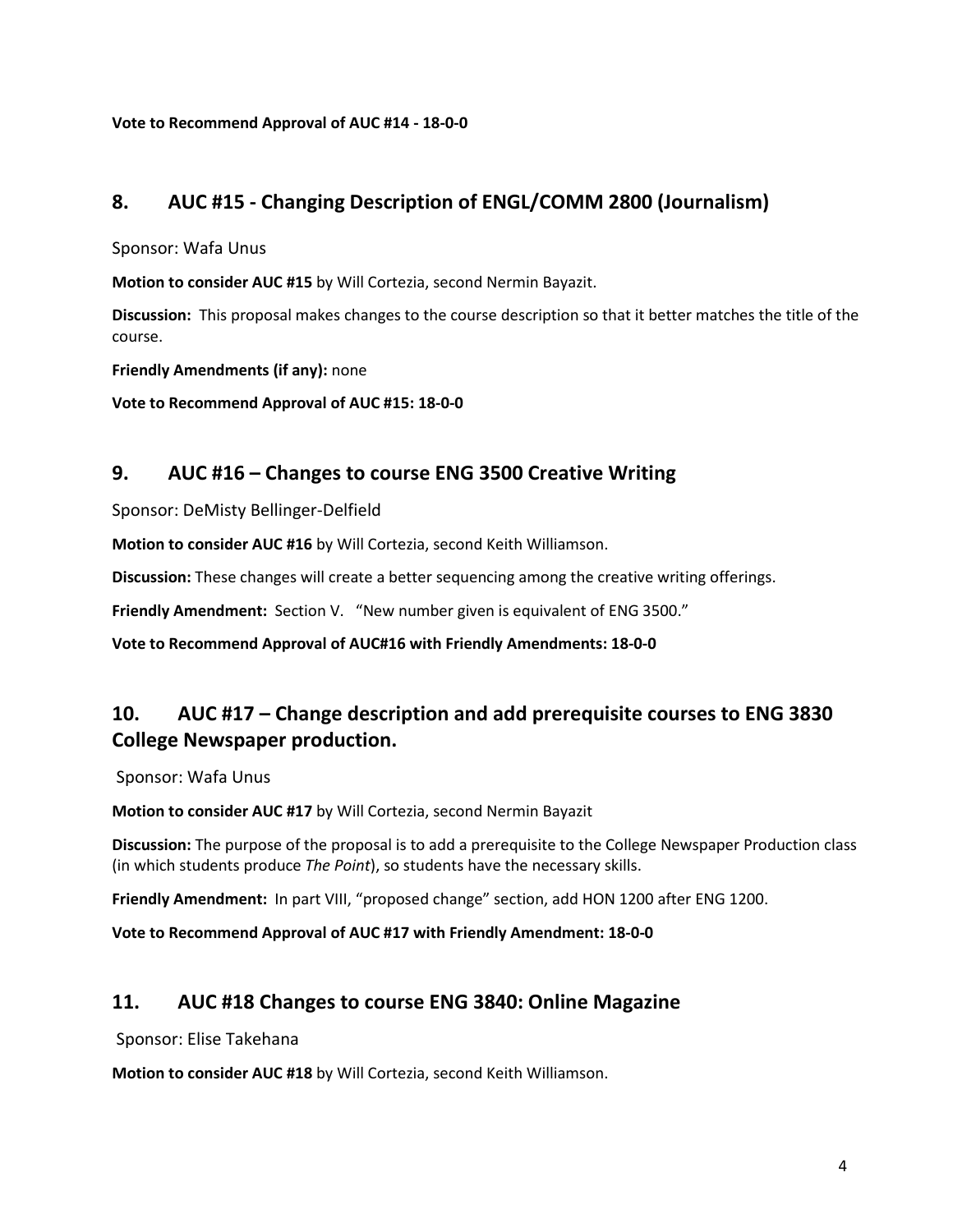**Discussion:** This proposal adds prerequisites, in order to provide experience for this production level course.

**Friendly Amendments (if any):** none

**Vote to Recommend Approval of AUC #18: 18-0-0**

# **12. AUC #19 – Change course number, description, and add prerequisites to ENG 2810 Editing and Publishing**

Sponsor: Wafa Unus

**Motion to consider AUC #19** by Will Cortezia, second Nermin Bayazit.

**Discussion:** This is a production level course, so the proposal moves it up to the 3000-level, adding prerequisites, and revising the description.

**Friendly Amendment:** Add language in Section V, at the end. "Whatever new number is assigned will be equivalent to its previous course number."

**Vote to Recommend Approval of AUC #19 with Friendly Amendment: 18-0-0**

# **13. AUC #20 Restructuring the Professional Writing Concentration in the English Studies Major.**

Sponsor: English department faculty

**Motion to consider AUC #20** by Will Cortezia, second Keith Williamson.

**Discussion:** This proposal changes the curricular structure of professional writing concentration, improving sequencing and making it more flexible. The concentration has added new courses in past years, and has five new faculty members who have contributed their expertise to these proposed changes. There is increased curricular space for internships.

The English department has removed several courses over the years and will remove two more in future.

**Friendly Amendments**: On the four-year plan, freshman year Fall semester, it should read "Math at or above the 1100 level or equivalent." (Change 1200 to 1100)

**Vote to Recommend Approval of AUC#20 with Friendly Amendments: 18-0-0**

## **14. AUC #23 New Course: Water and Wastewater treatment**

Sponsor: Abdel Mustafa

**Motion to consider AUC #23** by Will Cortezia, second Keith Williamson.

**Discussion:** The Water and Wastewater Treatment course is an advanced civil engineering technology course where students apply analysis and design concepts learned in junior and sophomore years.